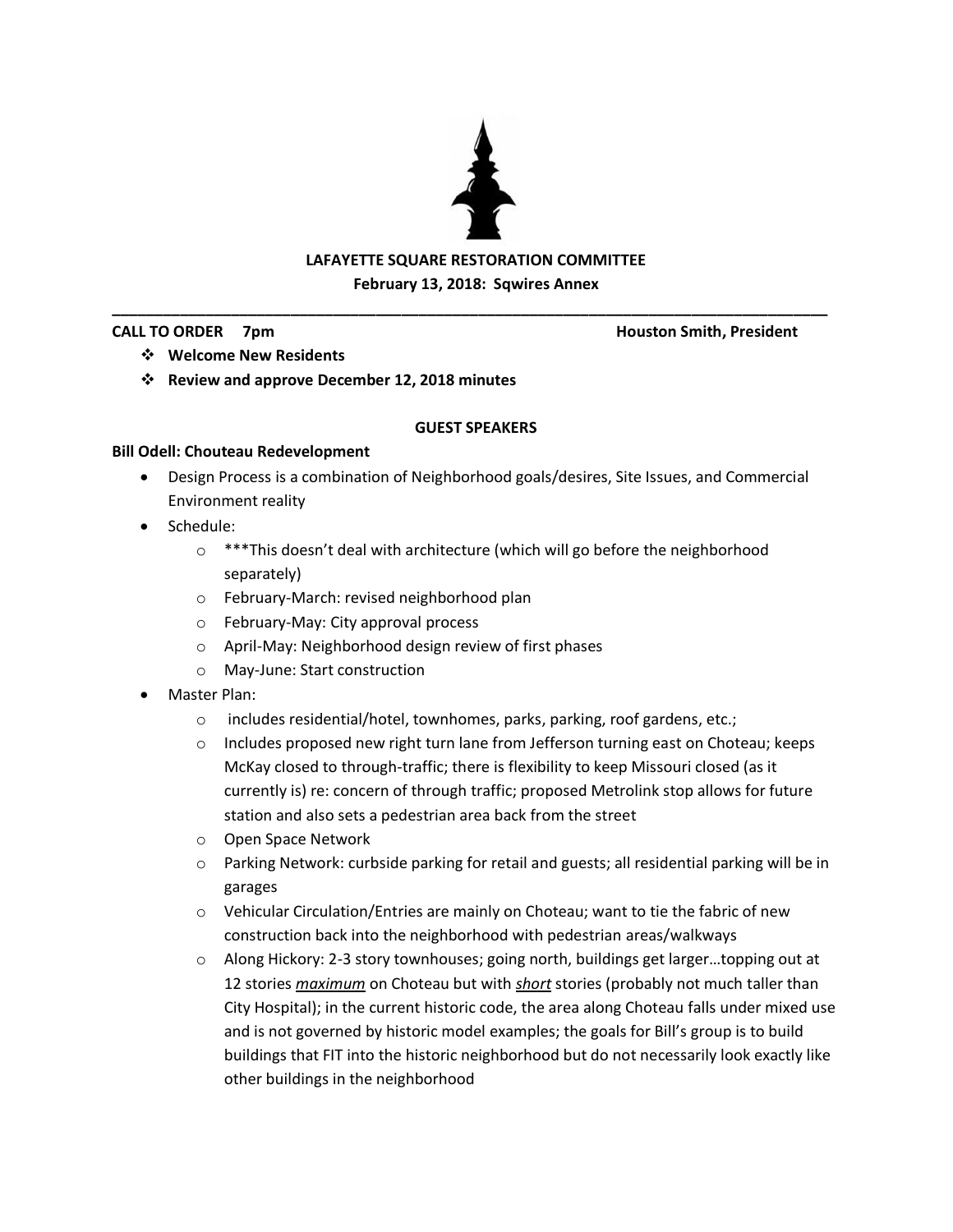- $\circ$  Plan includes a park, which is where a large sewer line goes through (Pulte saw this as a liability versus an asset with potential for green space)
- Street Character
	- o Good tree lines, lighting, wide sidewalks, parking lane on the property on Choteau
- Following LEED ratings/Well Building Challenge (healthy living/environment)
- Roof top gardens, potential for pools with memberships open to LafSq residents
- Bill stresses that this project will not look suburban; while they are anxious to get started, they are not in a rush and very open to neighborhood input; Bill and his team will have overall control of the project.
- Community Improvement District: allows property owners to assess a tax for land, sales tax there are HUGE infrastructure costs with this site

### **ALDERMAN REPORTS**

### **Christine Ingrassia**

- Utilizing state law to allow the city to have teeth to collect administrative fines on house code violations (\$1.5 million in fines <\$500 and \$800,000 >\$500
- Air B&B legislation…won't be an outright ban (not legal) but measures in place to have input especially with investment properties; level playing field with B&Bs, tax them, etc.
- Feedback invited on Choteau redevelopment and whether to approve tax abatement
- Questions: CAB Reports and relationships between new police chief/mayor/city; concerns with communication between police department and city (i.e. circuit attorney's office); Angela Coontz is captain over intelligence now and looking at moving forward with camera program

### 7<sup>th</sup> Ward

### **Jack Coatar**

- **Bond issuance in April (won't impact taxes!)**  $\rightarrow$  **50 million to improve city buildings, 7.5 million for** police department radios, 2.5 million for resurfacing of Compton bridge (12-14 million total)
- Fire on Carroll and Dolman—building is condemned; there are many title issues; owner is wellknown problem property owners; will take many months to work out titles; no one should be in the building.
- New Building Inspector Adam W\_\_\_; Jack will introduce him at a future meeting
- Re: Paving…getting better at coordinating to make sure utilities are worked on *before* repaving; Choteau is paved by the state.

### **POLICE REPORT**

## **3 RD District: Officer Sherdon Douglas**

• Officer Douglas could not attend meeting.

### **NEW AND ON-GOING BUSINESS**

### **Membership Meetings- March Houston Smith**

 Looking for feedback on every other month business/social meeting or business meeting every month.

# $6<sup>th</sup>$  Ward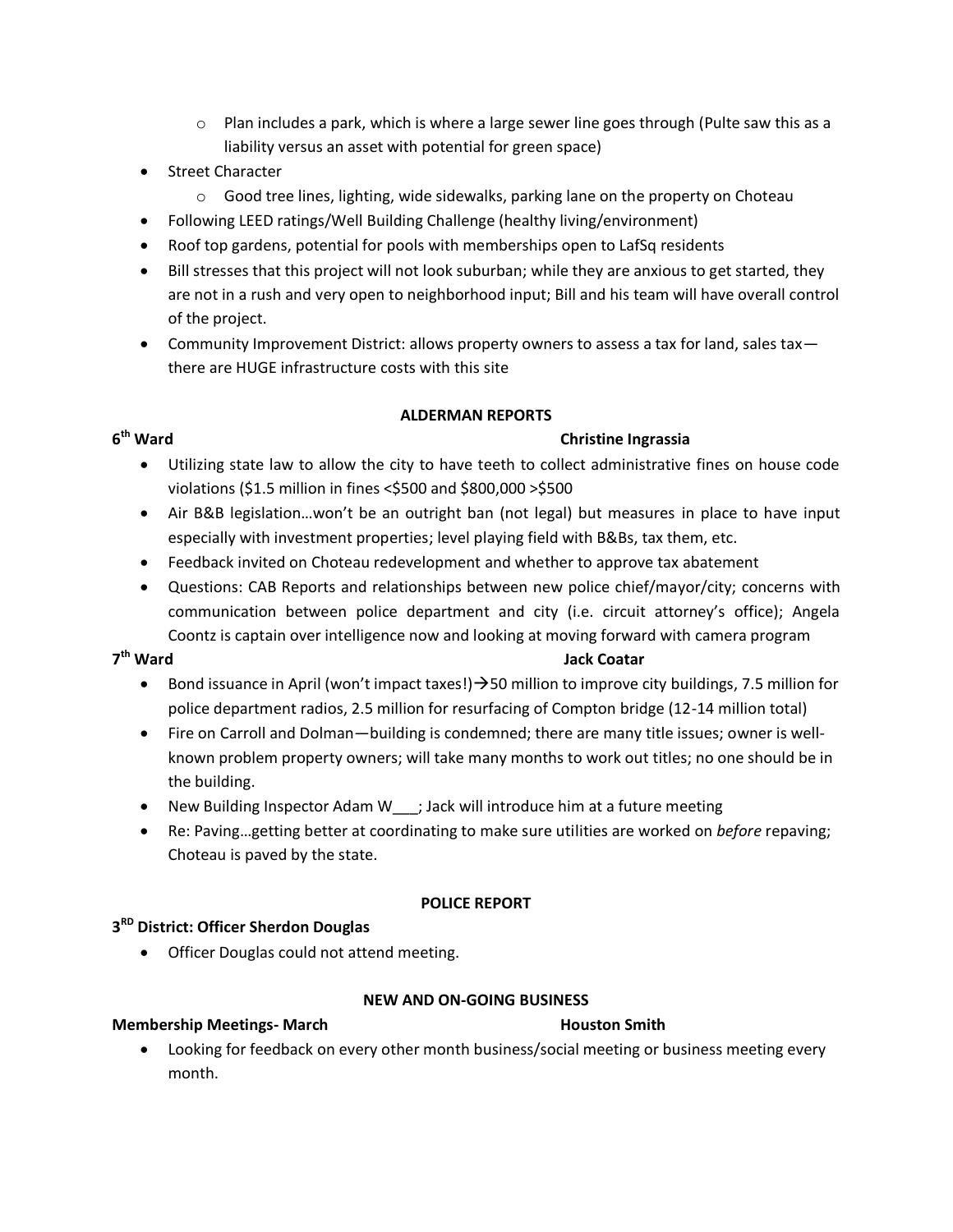### **Treasurer Elect (Clark Affholder), Community Affairs Houston Smith**

Clark officially voted Treasurer-Elect.

### **Bandstand Donation (\$10K) Houston Smith**

### Donation would stay in LSRC funds until needed—**Vote at April Meeting**

● Anticipated completion cost is ~500K+.

### **Mississippi Paving (total, partial, intersections, removal) Houston Smith**

- There is a group that wants it paved from curb to curb; concern that all paved would increase traffic speed, stop sign running, rain speed.
- There is a group that wants all cobblestone like 15 years; concern that all cobblestone would make a long rumble strip; city does not maintain cobblestone, and when MSD digs up cobbles, residents have to fight to get them to put the stones back.
- Compromise is to leave cobblestone edging to leave historic character (could even decrease cobbles to 9' on east side of Mississippi) and help traffic slow down because cars can't pass each other.
- OPTIONS:
	- o Option #1: Take up all asphalt; all cobblestone**30 votes**
	- o Option #2: As is now with cobblestone on ~9' of each side intersections**22 votes**
	- o Option #3: As is now with cobblestone on ~9' on each side and paving intersections  $\rightarrow$  0
	- $\circ$  Option #3: All asphalt  $\rightarrow$  0
- **Questions**: Do we have ANY idea what it costs to maintain cobblestone? What kind of maintenance does it require?  $\rightarrow$  Cobblestone should not require much maintenance...but there may be an initial cost to repair what is there.

### **Camera Program Commitment (\$20K) Houston Smith**

- Board has voted to assign \$20K of LSRC money to be matched (or exceeded) by Alderman Coatar for the camera program on Truman Parkway; committing the money today…we still won't see a camera for 1-2 years, but allows Jack to commit money and move forward with the program. **Will Vote at April Meeting**
- Request for representative from Soulard to speak about their program.

### **Murder Mystery Night Post-Mortem Christina Ryan**

• Sold out 75 tickets; netted about \$750 $\rightarrow$ grand success!

### **Community Affairs – Open (\$500 to Y) The Community Affairs – Open (\$500 to Y)** And Muston Smith

- Looking for someone to take on position of Community Affairs
- Pete Peters is on board of South City YMCA; \$500 will go toward swim lessons at summer camp for kids from Peabody-Darst

### **SAFETY REPORTS**

**VP Safety John Weston**